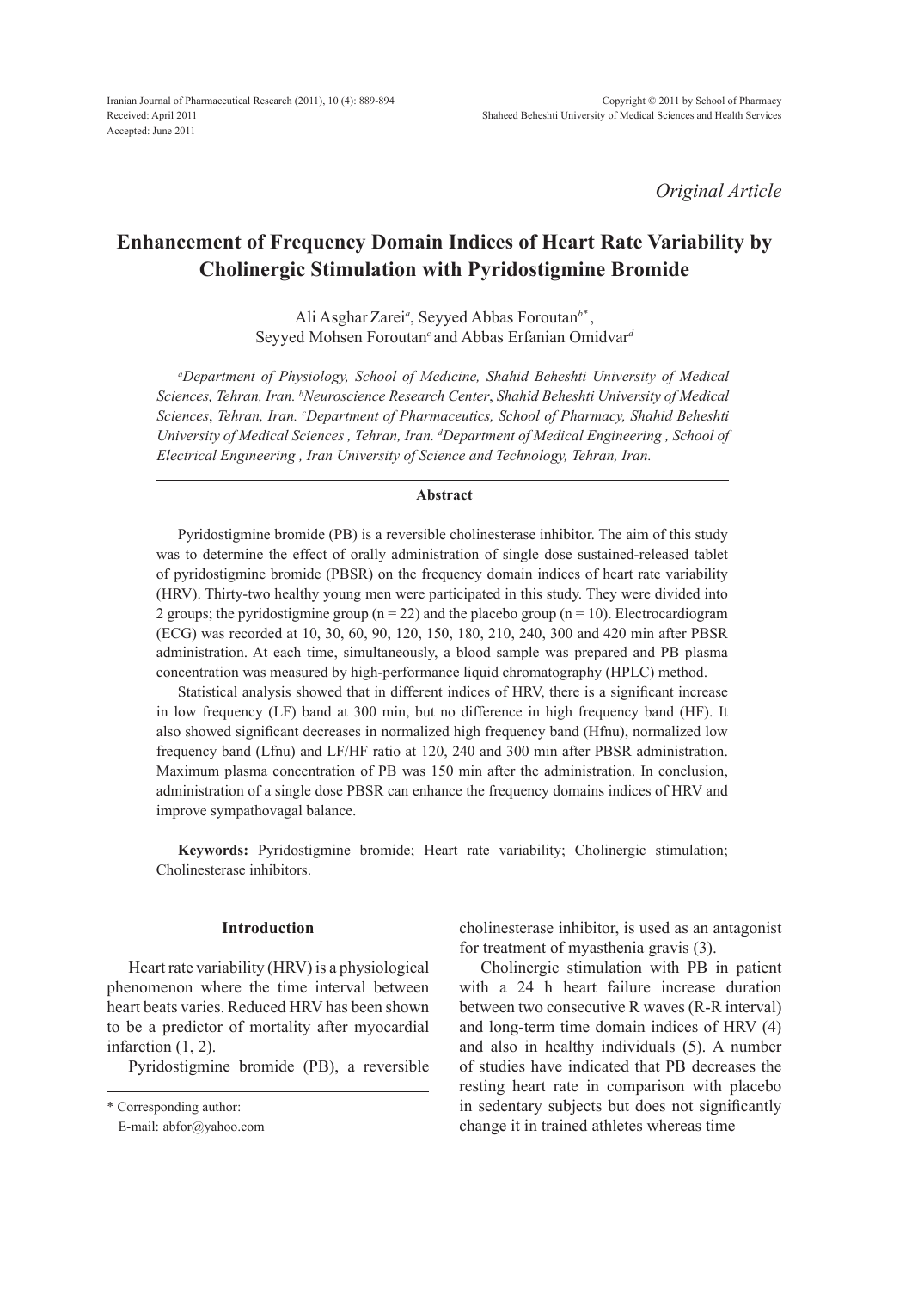

**Figure 1.** HF differences between the PB and placebo groups. No significant difference was seen between the PB and placebo groups. Data are shown as mean ± SD.

and frequency domain indices of HRV do not differ after PB administration versus placebo in sedentary subjects or trained athletes (6). Other studies have also signified that PB slows the heart rate and decrease the high frequency band (HF) of HRV (7, 8). Animal studies have shown improvement in the time and frequency domain indices of HRV after 7 days administration in conscious and unrestrained rats (9). *The present investigation was carried out to explore* the effect of orally administration of single dose 180 mg sustain-released tablet of PB (PBSR) on the frequency domain indices of HRV.

## **Experimental**

# *Subjects*

Thirty-two healthy non-smoking male adult volunteers participated in this study. All the volunteers gave written informed consent after



**Figure 2.** LF differences between the PB and placebo groups. There is a significant difference between the PB and placebo groups at 300 min after the PBSR administration. Data are shown as mean  $\pm$  SD.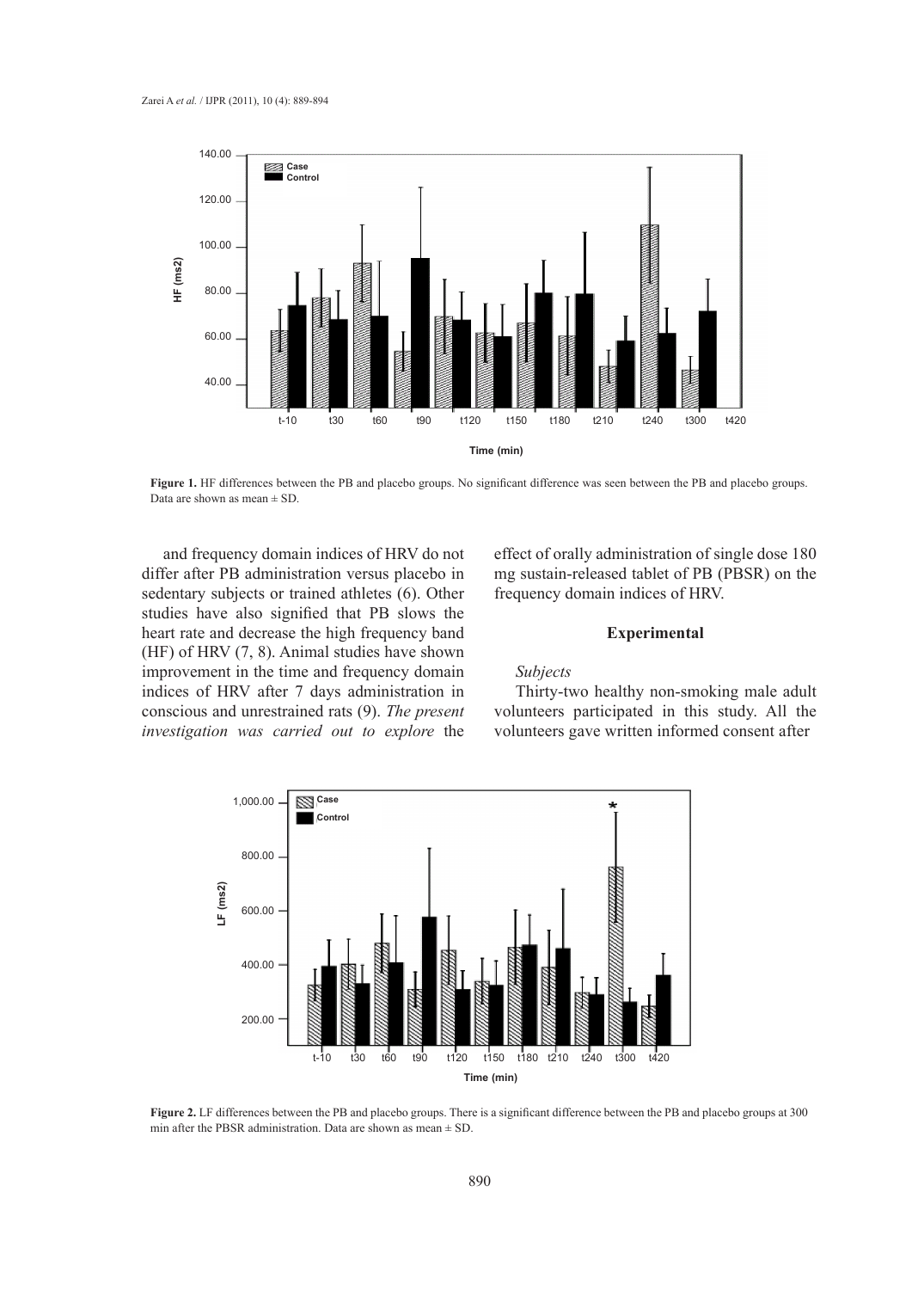

**Figure 3.** HFnu differences between the PB and placebo groups. There are significant differences between the PB and placebo groups at 120, 240 and 300 min after the PBSR administration. Data are shown as mean ± SD.

explaining the nature and purpose of this study and possible adverse effects. Subjects were free from significant cardiac, hepatic, renal, pulmonary, neurological, gastrointestinal and any acute or chronic disease as determined from their medical history, clinical examination, and laboratory investigation (hematology, blood chemistry and urine analysis). The volunteers were asked to abstain from taking any medicine, for at least two weeks prior to and during the study.

They were randomly divided into two groups; the pyridostigmine group ( $n = 22$ ; mean age was  $23.86 \pm 2.69$ ) and the placebo group (n = 10; mean age was  $24.5 \pm 3.43$ ). Each subject was fasted overnight prior to the experiment and food was withheld for 3 h after dosing. A venous canula was inserted in the volunteers› antecubital vein. A 5 min ECG recorded 10 min before PBSR administration by Power Lab set model 4/25T and a blood sample collected. Then, a single



**Figure 4.** LFnu differences between the PB and placebo groups. There are significant differences between the PB and placebo groups at 120, 240 and 300 min after the PBSR administration. Data are shown as mean  $\pm$  SD.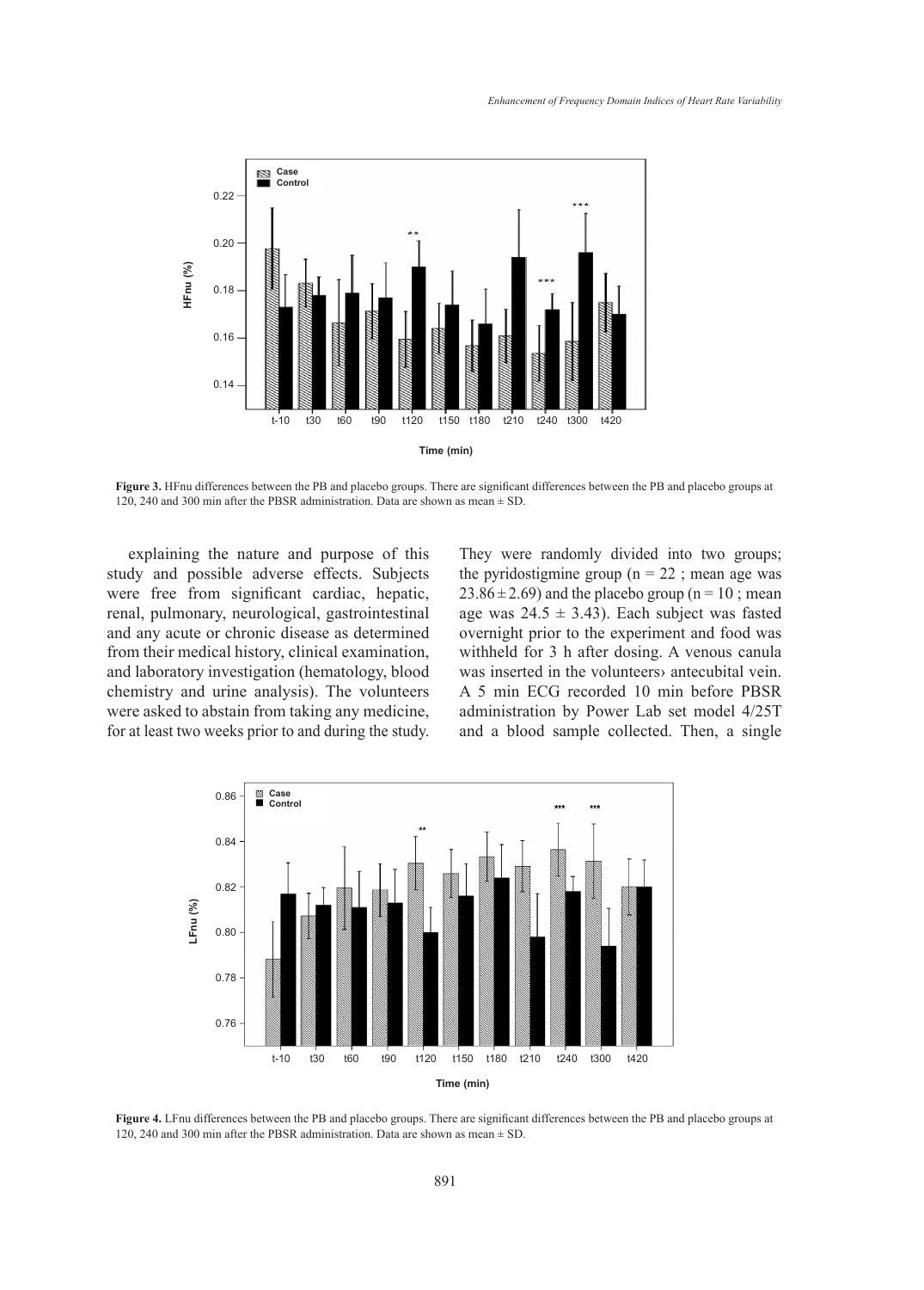

**Figure 5.** LF/HF differences between the PB and placebo groups. Significant differences were seen between the PB and placebo groups at 120, 240 and 300 min after the PB administration. Data are shown as mean ± SD.

dose of 180 mg PBSR tablet and placebo were prescribed to the pyridostigmine group and placebo group, respectively. This dose of PB was very well tolerated. Afterward, ECG was recorded at 30, 60, 90, 120, 150, 180, 210, 240, 300 and 420 min after the PB administration. At each time, a blood sample was collected simultaneously from venous canula. Blood samples were transferred to the laboratory immediately and centrifuged by 4000 rpm. Plasma was extracted from blood and stored at -20° C. When all the plasma samples were collected, PB concentrations in the plasma were measured using high-performance liquid chromatography (HPLC) method. HRV was analyzed by MATLAB software version 7.6a. Bessel distribution (one of the HRV analyzing methods) modified by the Bioelectric Department of Science and Technology University of Iran was selected for data analysis.



**Figure 6.** PB concentration in plasma for the PB group. PB concentration reached the peak at 150 min after the PBSR administration. Data are shown as mean  $\pm$  SD.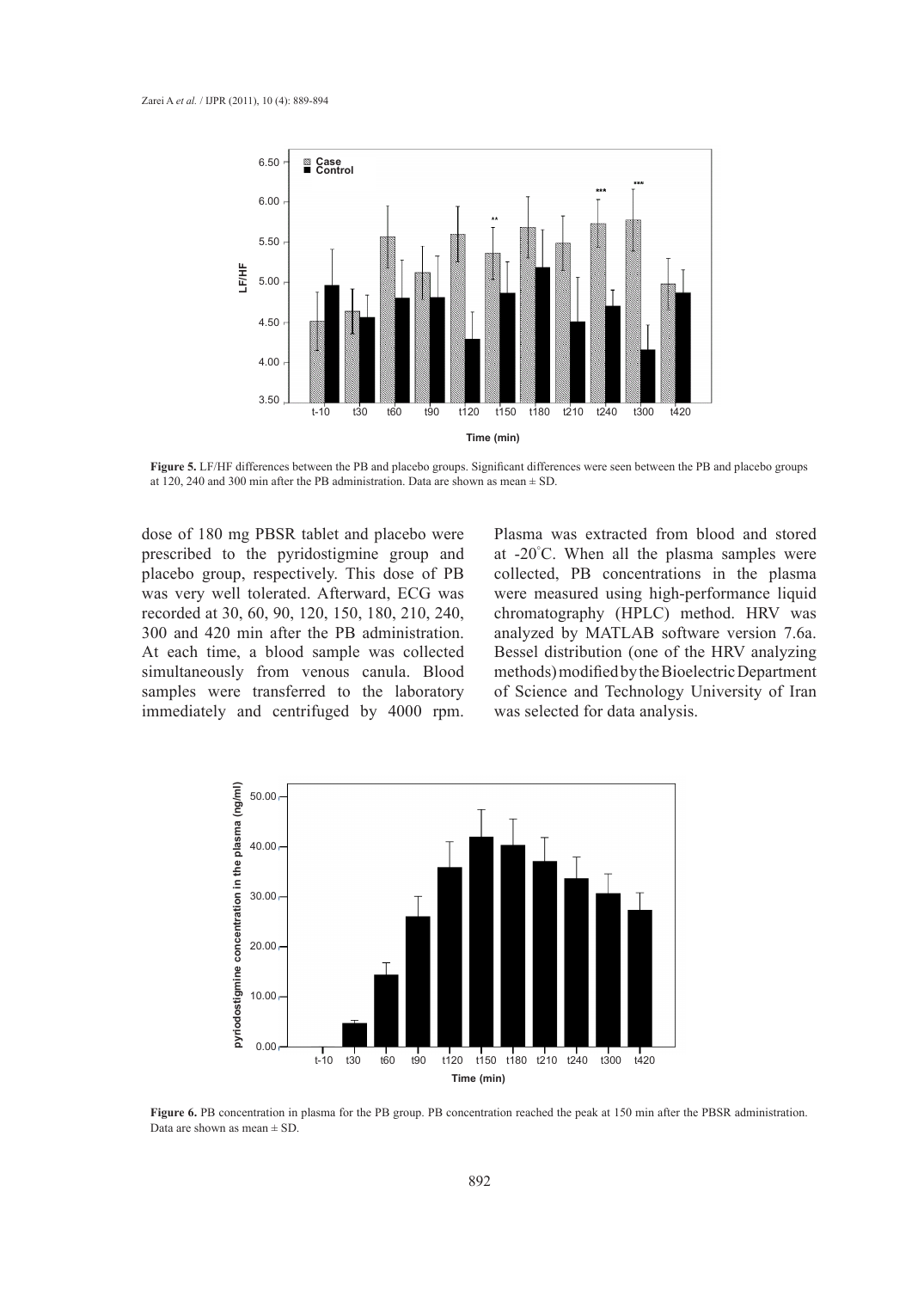| Time  | HF    | LF      | <b>Hfnu</b> | LFnu       | LF/HF      |
|-------|-------|---------|-------------|------------|------------|
| $-10$ | 0.52  | 0.52    | 0.47        | 0.32       | 0.37       |
| 30    | 0.65  | 0.62    | 0.93        | 0.91       | 0.87       |
| 60    | 0.44  | 0.72    | 0.17        | 0.26       | 0.22       |
| 90    | 0.23  | 0.33    | 0.58        | 0.58       | 0.48       |
| 120   | 0.95  | 0.46    | $0.01**$    | $0.01**$   | $0.009***$ |
| 150   | 0.94  | 0.91    | 0.37        | 0.37       | 0.47       |
| 180   | 0.63  | 0.97    | 0.44        | 0.44       | 0.41       |
| 210   | 0.55  | 0.78    | 0.09        | 0.10       | 0.10       |
| 240   | 0.38  | 0.93    | $0.009***$  | $0.009***$ | $0.008***$ |
| 300   | 0.14  | $0.02*$ | $0.008***$  | $0.008***$ | $0.007***$ |
| 420   | 0.055 | 0.16    | 0.41        | 0.23       | 0.46       |

**Table 1.** Frequency domain indices of HRV before and after the PB administration.

p = p-value of compensation between the PB and placebo groups of related index.

\*  $0.01 < p$ -value  $< 0.05$ ; \*\* p-value =  $0.01$ ; \*\*\* p-value  $< 0.01$ .

#### *Statistical analysis*

Data was analyzed statistically using independent t-test; when data distribution was not normal, Mann-Whitney test was used instead. SPSS software version-16 was used for the statistical analysis. Results of both pyridostigmine and placebo groups were compared with each other before and after the PBSR prescription.

## **Results and Discussion**

As shown in Table 1, after the pyridostigmine administration, there are no significant changes in high frequency band (HF), a significant increase in low frequency band (LF) at 300 min after the PB administration, significant decreases in normalized high frequency band (Hfnu) at 120, 240 and 300 min after the PB administration. There are significant increases in normalized low frequency band (Lfnu) at 120, 240 and 300 min after the PB administration and also significant increases in LF/HF at 120, 240 and 300 min after the PBSR administration. PB concentration in plasma measured by HPLC method reached the peak at 150 min after dosing.

It was reported that PB can not alter the frequency domain indices of HRV (5, 6) but Cook *et al*. showed that PB increases LF and decreases HF which is dose-dependent and intensified through dose increasing (7). In the present study, similar to Cook›s study, increasing in LF and LF/HF was observed. An increase in LF becomes evident when it is shown in normal unit (LFnu) and also when is shown as LF/HF ratio (10). Some believe that Lfnu reflexes the sympathetic modulation and others consider LF as reflecting both sympathetic and vagal activity. It was also suggested that the LF/HF ratio is a better indicator compared to LF for showing the sympathovagal balance (10, 11).

PB cannot pass through blood-brain barrier; consequently, the effect of PB on frequency domain indices is peripheral and related to the increasing synaptic acetylcholine concentration (5). Acetylcholine acts on cardiac  $M<sub>2</sub>$  receptors and diminish the heart rate (7) and thus, the baroreflex leads to increase sympathetic firing centrally (12) so, sympathetic activity tends to decrease the HF component and increase the LF.

*Our results indicate that* the most changes in the indices happened at 120, 240 and 300 min after the PBSR administration. These points of time are related to the PB concentration of 45-52 ng/mL, whereas, maximum PB concentration is  $61.04 \pm 14.07$ . Very low and very high «tonic» parasympathetic activities might result in actual decrease in HRV while the intermediate level might result in the strongest HRV (11). According to the present study, PB concentration of 45-52 ng/mL probably mimics an intermediate parasympathetic activity.